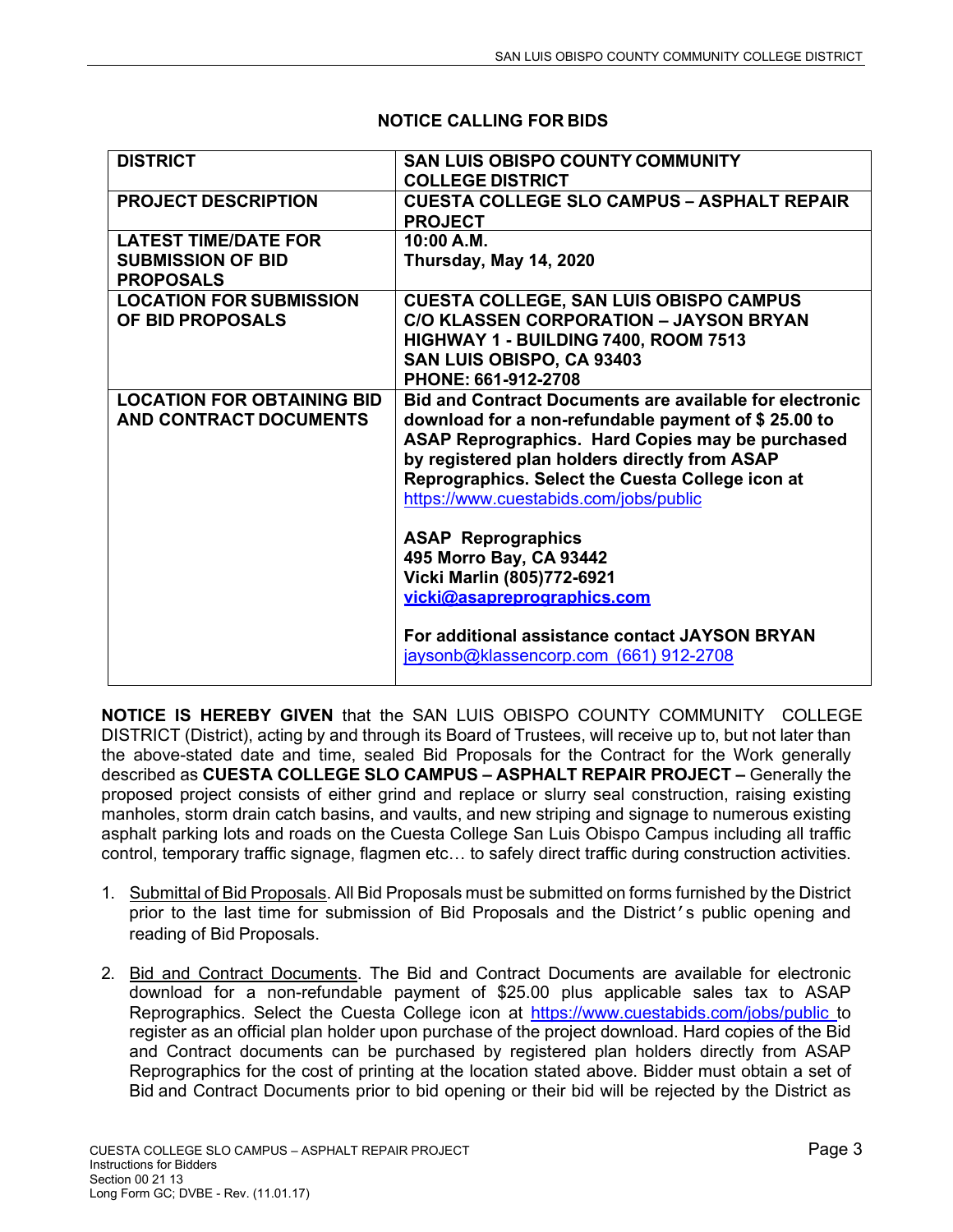non-responsive. While the Bid and Contract Documents may be available through other Planrooms or sites, the District does not guarantee the authenticity or completeness of the Bid and Contract Documents obtained from such other Planrooms or sites.

3. Documents Accompanying Bid Proposal. Each Bid Proposal shall be submitted with the following documents. All information or responses of a Bidder in its Bid Proposal and other documents accompanying the Bid Proposal shall be complete, accurate and true; incomplete, inaccurate or untrue responses or information provided therein by a Bidder shall be grounds for the District to reject such Bidder's Bid Proposal for non-responsiveness.

| <b>Bid Proposal Form</b>                    | Non-Collusion Affidavit                |
|---------------------------------------------|----------------------------------------|
| <b>Bid Security</b>                         | Verification of Workman's Compensation |
| Subcontractors List                         | Drug-Free Workplace Certification      |
| <b>DIR Registration Verification</b>        | Acknowledgement of Addenda             |
| <b>Statement of Bidder's Qualifications</b> |                                        |

In addition to the foregoing, the Bidders submitting the three (3) lowest priced Bid Proposals shall submit DVBE Worksheets within the time established in the DVBE Program Policy.

- 4. Project Planholder List. The District's Project Planholder List will be compiled exclusively by https://www.cuestabids.com/jobs/public based on purchases of the Contract Documents. All Project Planholders will receive e-mails from the District advising of any and all Project Addenda. The Project Addenda may be obtained from https://www.cuestabids.com/jobs/public.
- 5. Prevailing Wage Rates. Pursuant to California Labor Code §1773, the Director of the Department of Industrial Relations of the State of California has determined the generally prevailing rates of wages in the locality in which the Work is to be performed. Copies of these determinations, entitled "PREVAILING WAGE SCALE" are available for review on the internet at http://www.dir.ca.gov/dlsr/statistics\_research.html. The Contractor awarded the Contract for the Work shall post a copy of all applicable prevailing wage rates for the Work at conspicuous locations at the Site of the Work. The Contractor and all Subcontractors performing any portion of the Work shall pay not less than the applicable prevailing wage rate for the classification of labor provide by their respective workers in prosecution and execution of the Work. During the Work and pursuant to Labor Code §1771.4(a)(4), the Department of Industrial Relations shall monitor compliance with prevailing wage rate requirements and enforce the Contractor's prevailing wage rate obligations.
- 6. Contractors' License Classification. Bidders must possess the following classification(s) of California Contractors License at the time that the Bid Proposal is submitted and at time the Contract for the Work is awarded: A – General Engineering Contractor, B - General Building Contractor, or C-12 Earthwork and Paving Contractor's License. The Bid Proposal of a Bidder who does not possess a valid and in good standing Contractors' License in the classification(s) set forth above will be rejected for non-responsiveness. Any Bidder not duly and properly licensed is subject to all penalties imposed by law. No payment shall be made for the Work unless and until the Registrar of Contractors verifies to the District that the Bidder awarded the Contract is properly and duly licensed for the Work.
- 7. Bidder and Subcontractors DIR Registered Contractor Status. Each Bidder must be a DIR Registered Contractor when submitting a Bid Proposal. The Bid Proposal of a Bidder who is not a DIR Registered Contractor when the Bid Proposal is submitted will be rejected for non-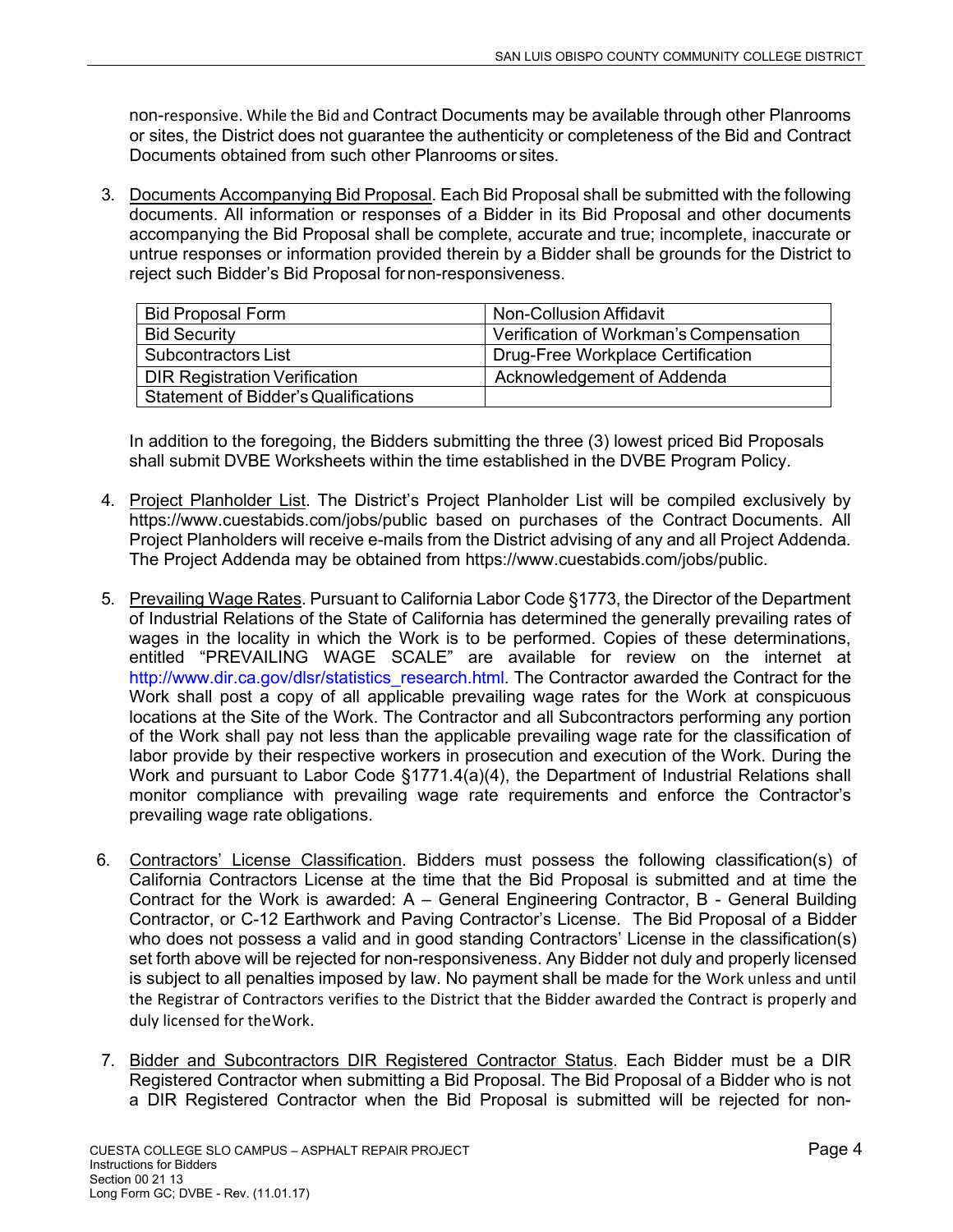responsiveness. All Subcontractors identified in a Bidder's Subcontractors' List must be DIR Registered contractors at the time the Bid Proposal is submitted. The foregoing notwithstanding, a Bid Proposal is not subject to rejection for non-responsiveness for listing Subcontractor on the Subcontractors List who is/are not DIR Registered contractors if such Subcontractor(s) complete DIR Registration pursuant to Labor Code  $\S 1771.1(c)(1)$  or (2). Further, a Bid Proposal is not subject to rejection if the Bidder submitting the Bid Proposal listed any Subcontractor(s) who is/are not DIR Registered contractors and such Subcontractor(s) do not become DIR Registered pursuant to Labor Code §1771.1(c)(1) or (2), but the Bidder, if awarded the Contract, must request consent of the District to substitute a DIR Registered Subcontractor for the non-DIR Registered Subcontractor pursuant to Labor Code §1771.1(c)(3), without adjustment of the Contract Price or the Contract Time.

- 8. Contract Time. Substantial Completion of the Work shall be achieved within the time set forth in Contract Documents after the date for commencement of the Work established in the Notice to Proceed issued by the District. Failure to achieve Substantial Completion within the Contract Time will result in the assessment of Liquidated Damages as set forth in the Contract.
- 9. Disabled Veteran Business Enterprises ("DVBE") Participation Goal. Pursuant to Military & Veterans Code §999.2, the District has established a Good Faith Participation Goal for DVBEs of three percent (3%) of the value of the Work. The District's DVBE Participation Goal Policy ("DVBE Policy") is set forth in the Contract Documents. The responsible Bidders submitting the three (3) lowest priced responsive Bid Proposals shall submit to the District, within the time established in the DVBE Policy, DVBE Worksheets establishing achievement of the DVBE Participation Goal or Good Faith Efforts to achieve the DVBE Participation Goal. Failure of any such Bidders to comply with the DVBE Worksheet submission requirements will result in rejection the Bidder's Bid Proposal for non-responsiveness.
- 10. Bid Security. Each Bid Proposal shall be accompanied by Bid Security in an amount equal to TEN PERCENT (10%) of the maximum amount of the Bid Proposal, inclusive of any additive Alternate Bid Item(s). Failure of any Bid Proposal to be accompanied by Bid Security in the form and in the amount required shall render such Bid Proposal to be non-responsive and rejected by the District.
- 11. Payment Bond; Performance Bond. Prior to commencement of the Work, the Bidder awarded the Contract shall deliver to the District a Payment Bond and a Performance Bond issued by a California Admitted Surety in the form and content included in the Contract Documents each of which shall be in a penal sum equal to One Hundred Percent (100%) of the Contract Price.
- 12. Pre-Bid Inquiries. Bidders may submit pre-bid inquiries or clarification requests. Bidders are solely and exclusively responsible for submitting such inquiries or clarification requests not less than Seven (7) working days prior to the scheduled closing date for the receipt of Bid Proposals. The District will not respond to any bidder inquiries or clarification requests, unless such inquiries or clarification requests are submitted timely to: Jaysonb@klassencorp.com
- 13. No Withdrawal of Bid Proposals. Bid Proposals shall not be withdrawn by any Bidder for a period of Ninety (90) **days** after the opening of Bid Proposals. During this time, all Bidders shall guarantee prices quoted in their respective Bid Proposals.
- 14. Job-Walk. Due to the current social distancing protocols of the State of California, County of San Luis Obispo, and the San Luis Obispo County Community College District, NO pre-bid job-walk will be conducted for this project.